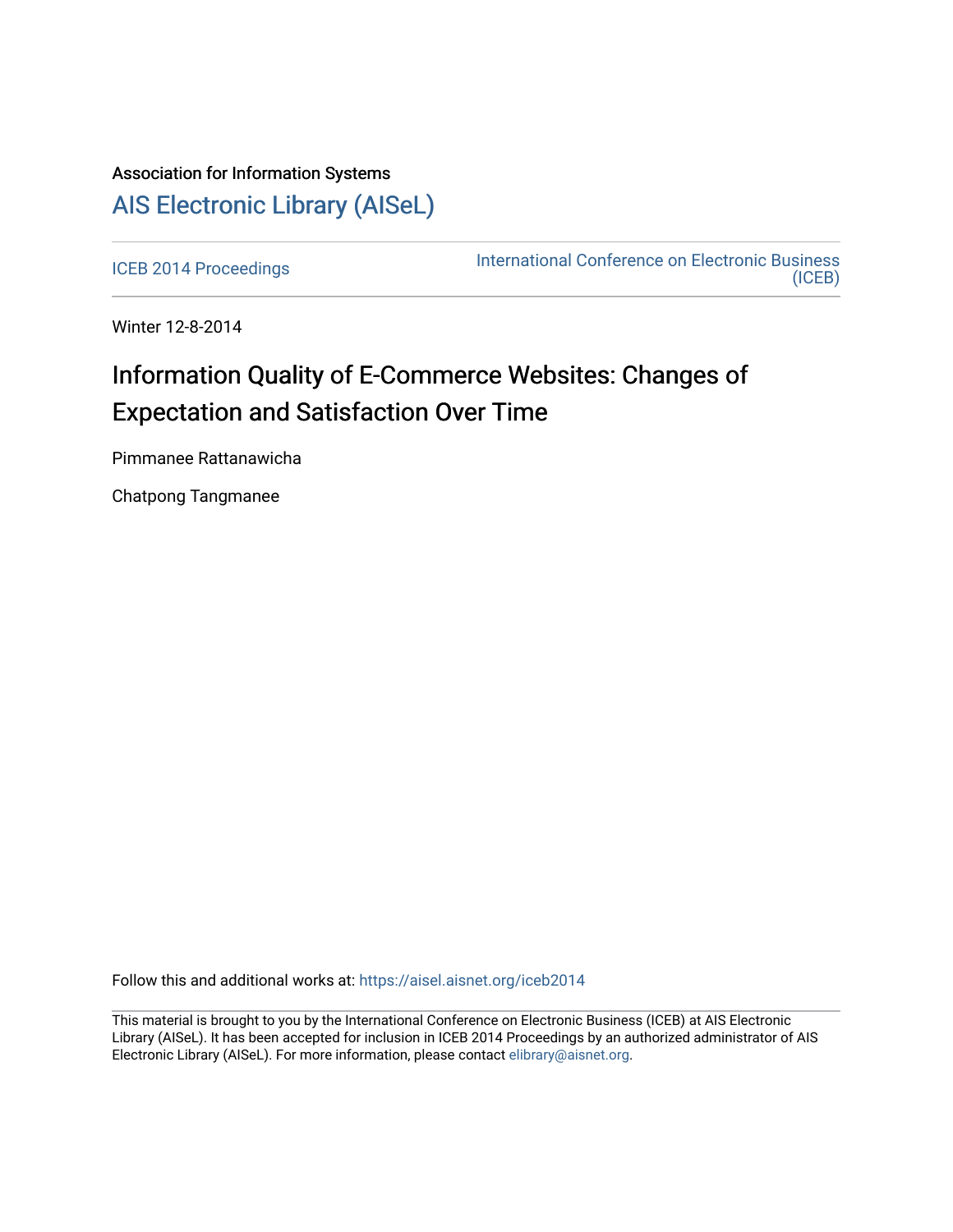# **INFORMATION QUALITY OF E-COMMERCE WEBSITES: CHANGES OF EXPECTATION AND SATISFACTION OVER TIME**

Pimmanee Rattanawicha, Chulalongkorn Business School, Thailand, pimmanee@cbs.chula.ac.th Chatpong Tangmanee, Chulalongkorn Business School, Thailand, chatpong@cbs.chula.ac.th

# **ABSTRACT**

Information quality of e-commerce websites has been considered as one of the most important factors which affect users' trust and intention to purchase from the websites. There are two main objectives of this study. The first objective is to study how users' (1) expectations and (2) satisfactions toward information quality of e-commerce websites change over time. The second objective is to compare users' expectations and satisfactions toward information quality of e-commerce websites. The data were collected twice from Thai Internet users. The first data collection was in year 2011 with 365 usable responses and the second data collection was in year 2014 with 416 usable responses. T-tests and Paired-samples t-tests were applied to the collected data. The hypothesis testing results reveal that users' expectations toward information quality of e-commerce websites have increased significantly from 2011 to 2014 in almost all attributes of information quality (except for 'timeliness' and 'completeness' qualities). Users' satisfactions toward information quality of e-commerce websites have increased significantly in all attributes of information quality. Moreover, users' expectations are significantly higher than satisfactions in all aspects of information quality toward e-commerce websites, in years 2011 and 2014.

*Keywords:* Information quality, e-commerce, user expectation, user satisfaction, data quality.

# **BACKGROUND AND SIGNIFICANCE OF THE STUDY**

Websites have become very important channels for businesses to communicate with their e-commerce customers. A number of studies reveal that information quality is one of the important factors to measure website quality [1][3][6], and website quality leads to customer's trust, purchase intention, and finally, website success [2][9][11][12]. Zhang and von Dran [17] studied user expectations and ranking of quality factors in different website domains. They reported that customer quality expectations change over time.

Most studies on data and information quality measure quality attributes such as accuracy, correctness, timeliness, completeness, relevancy, and reliability. Other researchers developed different and more complicate frameworks to measure data or information quality [7][8][15][16]. Original researchers in this field include Wang and Strong [15] who developed a framework with 15 quality attributes to measure data and information quality. These 15 attributes are grouped into four dimensions which are (1) Intrinsic quality (accuracy, objectivity, believability, and reputation), (2) Context quality (relevancy, timeliness, completeness, value-added, and appropriate amount of data), (3) Representational quality (ease of understanding, interpretability, representation, and concise representation), and (4) Accessibility quality (accessibility and access security).

According to Thailand Internet User Profile 2014 by Electronic Transactions Development Agency (Public Organization)[5], the top three reasons Thai Internet users decide to do online shopping are attractive discount or promotions on the websites (72.1%), high quality of information on websites (67.3%), and website security system (65.2%). Since information quality can lead to higher purchase intention from e-commerce websites, it is very important to understand which quality attributes customers expect and are still not satisfied with. E-commerce vendors can focus on improving those specific quality attributes of their websites and improve customers' satisfactions. This study uses 15 quality attributes from Wang and Strong's framework [15] to measure Thai Internet users' expectations and satisfactions toward information quality of e-commerce websites and examines how users' quality expectations and satisfactions change over time.

The remainder of this paper is organized into four sections. Section 2 is an explanation of information quality dimensions and attributes used in this research. Research objectives, hypotheses, research instrument development, and data collection are in Section 3, Research Methodology. Data analysis and hypothesis testing results are included in Section 4. And, finally, conclusion is presented in Section 5.

# **INFORMATION QUALITY DIMENSIONS AND ATTRIBUTES**

As mentioned earlier, Wang and Strong [15] proposed data and information quality aspects that are important to data consumers and can be applied with Internet users. Their framework consists of four quality dimensions with 15 attributes. The four dimensions are (1) Intrinsic quality, (2) Context quality, (3) Representational quality, and (4) Accessibility quality. Quality dimensions and attributes in each dimension as well as their meaning are presented in Table 1.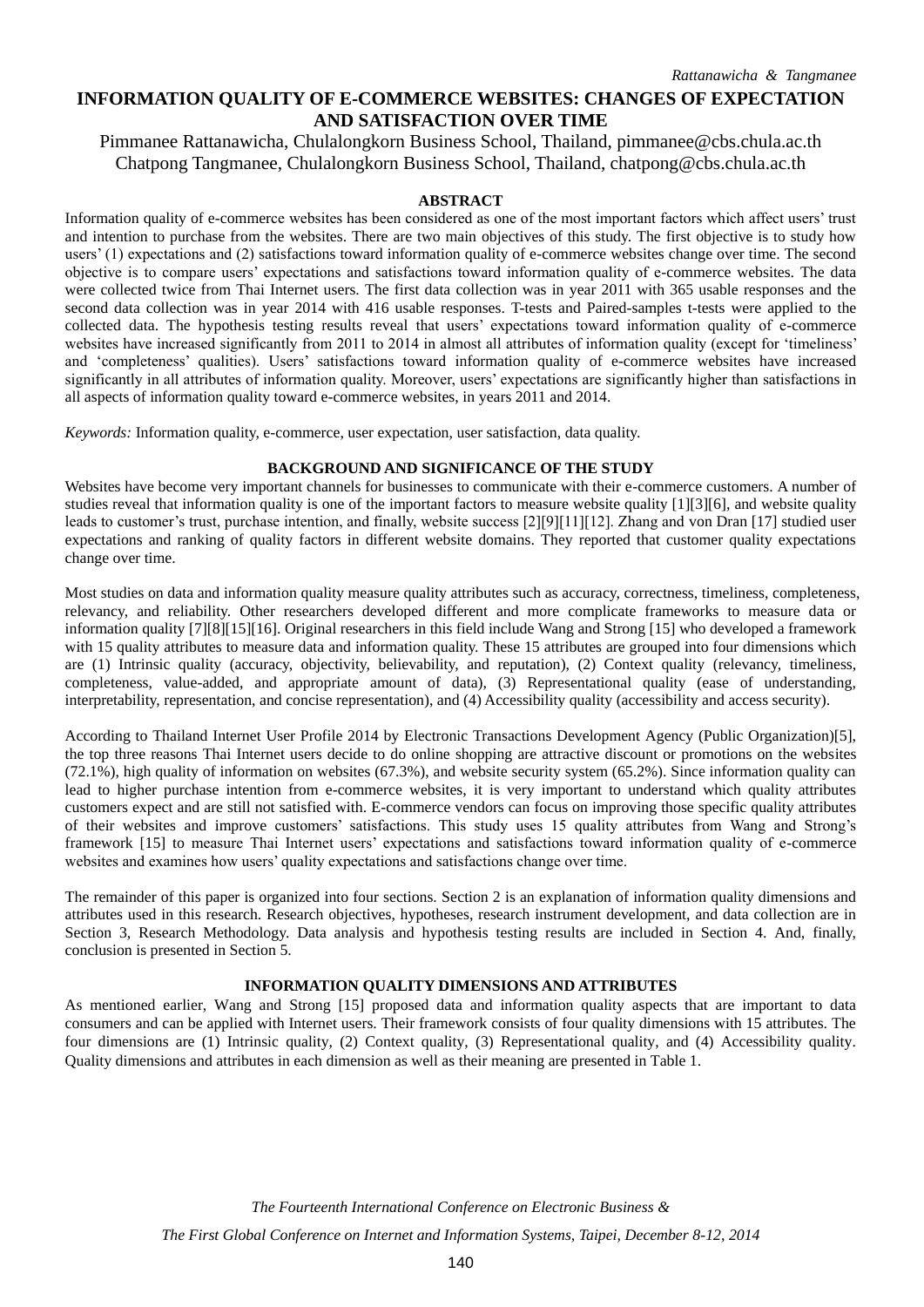| <b>Quality Dimension</b> | <b>Attributes</b>                  | Meaning                                                                                                                                               |  |  |  |
|--------------------------|------------------------------------|-------------------------------------------------------------------------------------------------------------------------------------------------------|--|--|--|
|                          | 1. Accuracy                        | Data is certified, error-free, correct,<br>precise                                                                                                    |  |  |  |
| Intrinsic                | 2. Objectivity                     | Unbiased, objective                                                                                                                                   |  |  |  |
|                          | 3. Believability                   | Believable                                                                                                                                            |  |  |  |
|                          | 4. Reputation                      | Reputation of the data source,<br>reputation of the data                                                                                              |  |  |  |
|                          | 1. Relevancy                       | Applicable, relevant, interesting, usable                                                                                                             |  |  |  |
|                          | 2. Timeliness                      | Age of data                                                                                                                                           |  |  |  |
| Contextual               | 3. Completeness                    | Breath, depth, and scope of information<br>contained in the data                                                                                      |  |  |  |
|                          | 4. Value-added                     | Data give you a competitive edge, data<br>add value to your operation                                                                                 |  |  |  |
|                          | 5. Appropriate amount<br>of data   | The amount of data                                                                                                                                    |  |  |  |
|                          | 1. Ease of understanding           | Easily understood, clear, readable                                                                                                                    |  |  |  |
|                          | 2. Interpretability                | Interpretable                                                                                                                                         |  |  |  |
| Representational         | 3. Representational<br>consistency | Data are continuously presented in the<br>same format, consistently represented,<br>consistently formatted, data are<br>compatible with previous data |  |  |  |
|                          | 4. Concise representation          | Well presented, concise, compactly<br>represented, well-organized, well<br>formatted, format of data                                                  |  |  |  |
|                          | 1. Accessibility                   | Accessible, retrievable, speed of access,<br>available                                                                                                |  |  |  |
| Accessibility            | 2. Access security                 | Data cannot be accessed by<br>competitors, access to data can be<br>restricted, secure                                                                |  |  |  |

### **Table 1: Quality dimensions, attributes in each dimension and their meaning (from Wang and Strong [15])**

# **RESEARCH METHODOLOGY**

# **Research Objectives**

The objectives of this research are:

- to study how users' *expectations* toward information quality of e-commerce websites change over time
- to study how users' *satisfactions* toward information quality of e-commerce websites change over time
- to compare users' *expectations* and *satisfactions* toward information quality of e-commerce websites.

To fulfill these research objectives, an empirical study was conducted with two data collections, one in year 2011 and another one in year 2014. The data were collected from Thai Internet users on their expectations and satisfactions toward information quality of e-commerce websites. After that, statistical analysis, both descriptive and referential statistical analysis were performed on the collected data.

### **Hypotheses**

There are three main hypotheses in this study.

- H1: Users' expectations toward information quality of e-commerce websites increase over time.
- H2: Users' satisfactions toward information quality of e-commerce websites increase over time.
- H3: Users' expectations toward information quality of e-commerce websites are higher than their satisfactions.

## **Research Instrument Development**

A self-report questionnaire was selected as the research instrument in this study. There were five demographic questions on gender, age, education level, occupation, and Internet usage experience. Respondents were also asked to give examples of e-commerce websites which they have visited. After that, the respondents were asked to rate their expectations and satisfactions toward information quality of e-commerce websites. Each of 15 quality attributes from Wang and Strong's framework [15] was measured using a five-point score ranging from 1 for "least expected" (for expectation) or "least satisfied" (for satisfaction), to 5 for "most expected" (for expectation) or "most satisfied" (for satisfaction). The Thai translation of 15 quality attributes' definitions on the questionnaire was adopted from Rattanawicha, Tangmanee, and Gullep [13].

*The Fourteenth International Conference on Electronic Business &*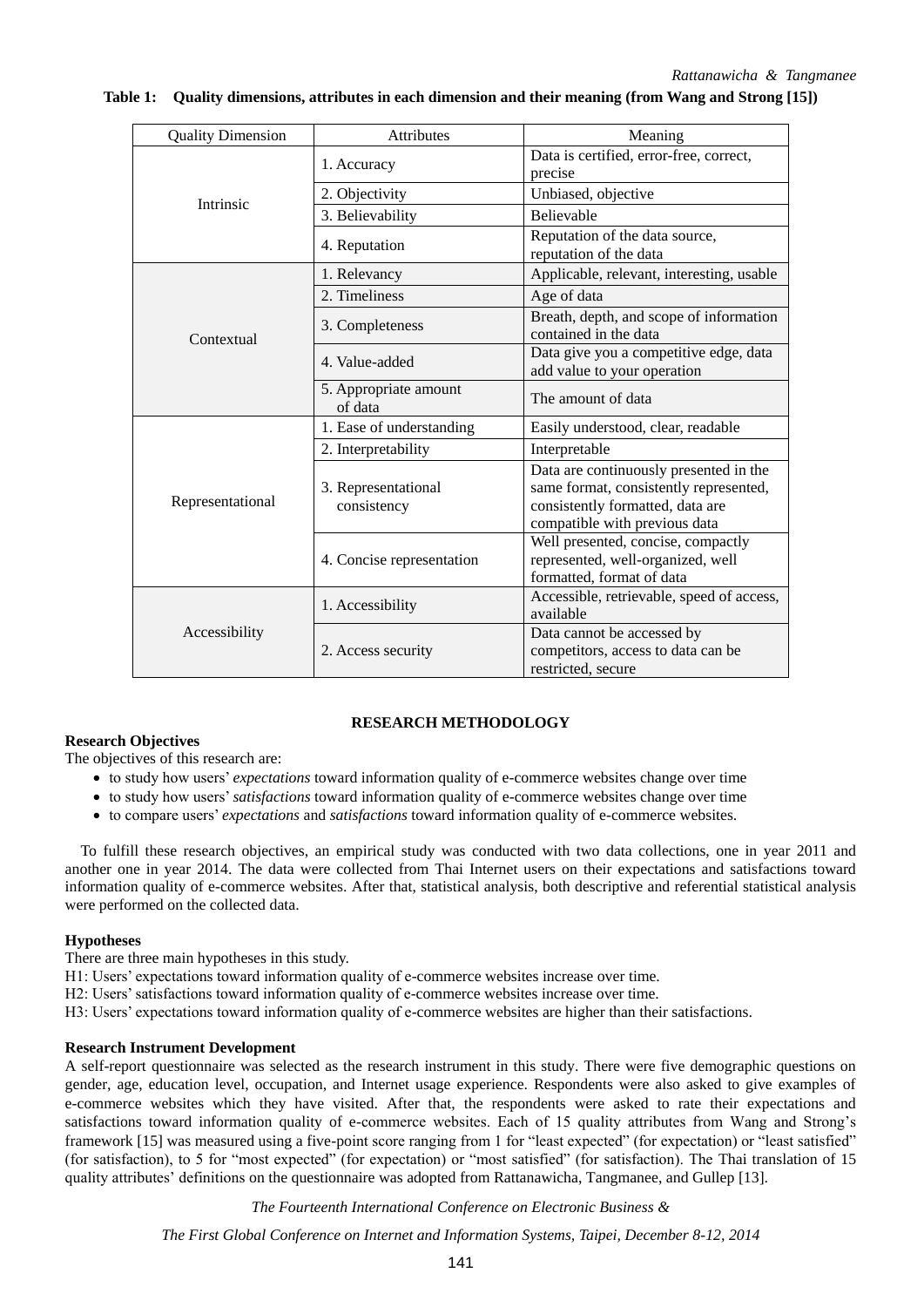# **Data Collection**

The data in this study were collected twice, in year 2011 and year 2014 from self-reported questionnaires. 500 questionnaires were collected each year using a convenience sampling, from Internet users in Bangkok and Greater Bangkok area in Thailand. For year 2011, 135 questionnaires were discarded because of incomplete information or respondents' giving the same rating for all quality factors, leaving 365 usable responses. For year 2014, 84 questionnaires were discarded for similar reasons, leaving 416 usable responses. A summary of demographic information of respondents is shown in Table 2. The samples in year 2011 and year 2014 were about 60% female. 40% of them were between 20 and 29 years old. Major part of the respondents had Bachelor's degree, were company employees, and had more than 5 years of Internet experience.

| Demographics               |       | Distribution in Year 2011         |       | Distribution in Year 2014         |
|----------------------------|-------|-----------------------------------|-------|-----------------------------------|
| Number of usable responses | 365   |                                   | 416   |                                   |
| Gender                     | 35.9% | male                              | 38.7% | male                              |
|                            | 64.1% | female                            | 61.3% | female                            |
| Age                        | 9.3%  | $< 20$ years old                  | 8.9%  | $<$ 20 years old                  |
|                            | 41.9% | $20 - 29$ years old               | 40.4% | $20 - 29$ years old               |
|                            | 32.9% | 30 - 39 years old                 | 35.8% | 30 - 39 years old                 |
|                            | 12.1% | 40 - 49 years old                 | 9.9%  | 40 - 49 years old                 |
|                            | 3.8%  | $>$ or equal to 50 years old      | 5.0%  | $>$ or equal to 50 years old      |
| <b>Education</b> level     | 18.7% | with no university degree         | 31.0% | with no university degree         |
|                            | 63.8% | with Bachelor's degree            | 56.5% | with Bachelor's degree            |
|                            | 17.5% | with Master's or Doctorate degree | 12.5% | with Master's or Doctorate degree |
| Occupation                 | 15.6% | Student                           | 17.3% | Student                           |
|                            | 54.8% | Company Employee                  | 45.2% | Company Employee                  |
|                            | 15.9% | Government Officer                | 19.7% | Government Officer                |
|                            | 7.1%  | <b>Business Owner</b>             | 8.9%  | <b>Business Owner</b>             |
|                            | 6.6%  | Other Occupations                 | 8.9%  | Other Occupations                 |
| <b>Internet Experience</b> | 3.3%  | $<$ 1 year of experience          | 1.0%  | $<$ 1 year of experience          |
|                            | 23.3% | $1 - 5$ years of experience       | 25.7% | $1 - 5$ years of experience       |
|                            | 36.7% | $6 - 10$ years of experience      | 26.7% | $6 - 10$ years of experience      |
|                            | 36.7% | $> 10$ years of experience        | 46.6% | $> 10$ years of experience        |

|  |  | Table 2: Summary of respondents' demographic information |  |  |
|--|--|----------------------------------------------------------|--|--|
|--|--|----------------------------------------------------------|--|--|

# **DATA ANALYSIS AND HYPOTHESIS TESTING RESULTS**

## **Changes of Users' Expectations toward Information Quality of E-commerce Websites** *Descriptive Statistics*

E-commerce websites which respondents visited include, for examples, www.ebay.com, www.amazon.com, www.agoda.co.th, www.tarad.com, www.pantipmarket.com, www.chulabook.com, www.7catalog.com, www.nokair.com, www.weloveshopping.com, and www.olx.co.th. Figure 1 and Table 3 indicate that Thai Internet users' expectations toward information quality of e-commerce websites have increased in year 2014 (from year 2011) in all attributes of information quality. Users had very high expectations in 'Timeliness' and 'Accessibility' qualities of information in years 2011 and 2014. In 2014, users also pay much attention to 'Relevancy' of information, while in 2011; users had more expectations for 'Ease of Understanding' quality.

# *Referential Statistics*

To answer how Internet users' expectations toward information quality of e-commerce websites change from year 2011 to year 2014, t-tests were performed on the collected data. Differences of mean values between expectations toward information quality in year 2014 and year 2011, and results of hypothesis testing at 95% level of significance are presented in Table 3.

Hypothesis H1 testing results indicate that Thai Internet users have *significantly higher* expectations toward information quality of e-commerce websites for all attributes of quality, except for 'Timeliness' and 'Completeness' qualities which the expectations in year 2014 are higher than those in year 2011, but not significantly higher.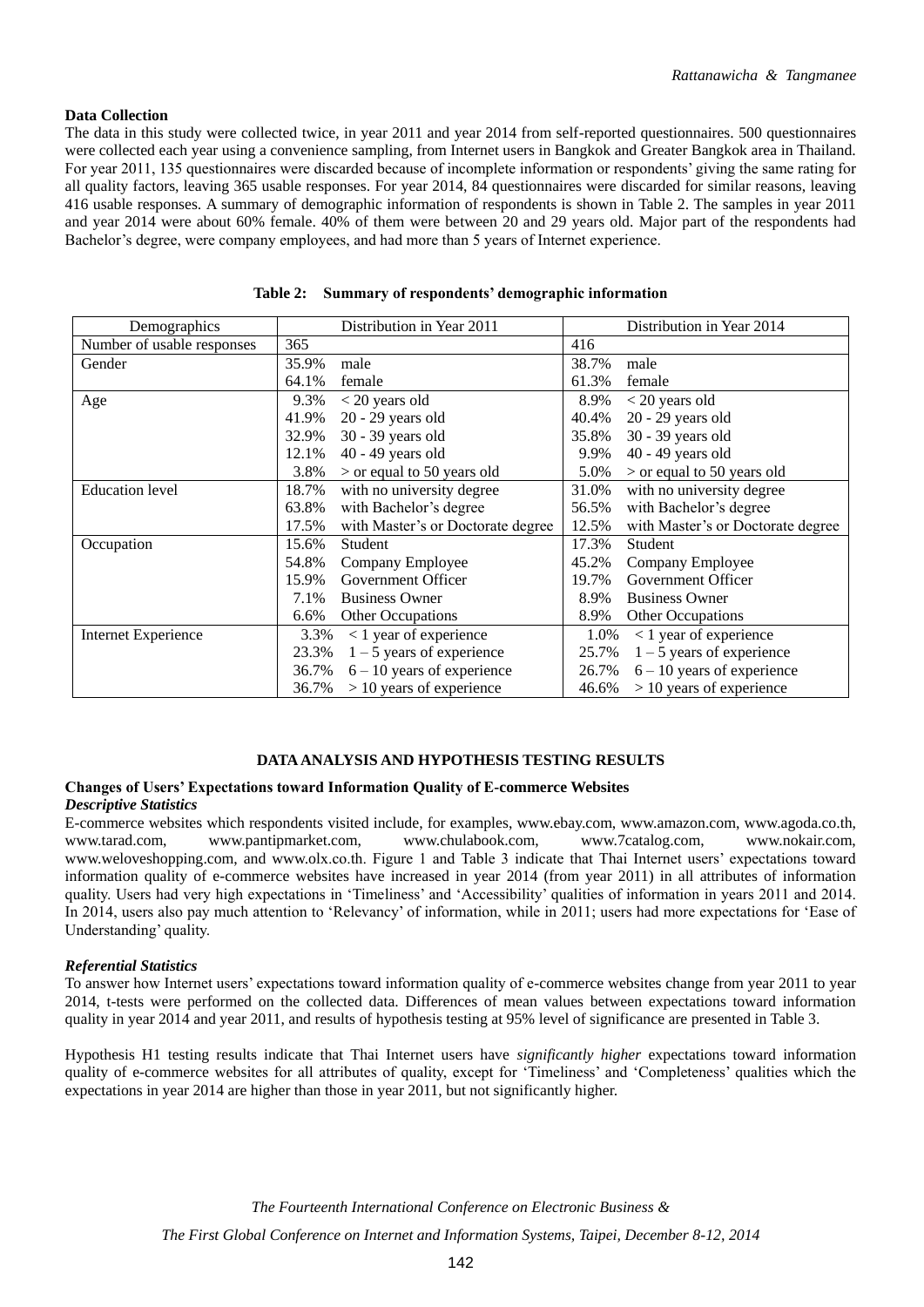

| and Hypothesis Testing Results  |      |                  |                |              |                  |      |                             |      |                          |      |
|---------------------------------|------|------------------|----------------|--------------|------------------|------|-----------------------------|------|--------------------------|------|
|                                 |      | Expectations     |                | Expectations |                  |      | Differences of Expectations |      |                          |      |
| <b>Information Quality</b>      | in   |                  |                | in           |                  |      | between                     |      |                          |      |
| Dimension                       |      | <b>Year 2011</b> |                |              | <b>Year 2014</b> |      |                             |      | Year 2014 and Year 2011  |      |
|                                 | Mean | Std.             | Rank           | Mean         | Std.             | Rank | Mean                        | Std. | Rank                     | Sig. |
| <b>Intrinsic Quality</b>        |      |                  |                |              |                  |      |                             |      |                          |      |
| Accuracy                        | 3.99 | .902             | $\tau$         | 4.18         | .810             | 5    | 0.19                        | .061 | $\overline{\mathcal{L}}$ | .002 |
| Believability                   | 3.92 | .808             | 11             | 4.08         | .805             | 9    | 0.16                        | .058 | 6                        | .006 |
| Objectivity                     | 3.75 | .964             | 14             | 4.03         | .862             | 12   | 0.28                        | .066 | 1                        | .000 |
| Reputation                      | 3.97 | .908             | 9              | 4.15         | .826             | 6    | 0.18                        | .063 | 5                        | .005 |
| <b>Contextual Quality</b>       |      |                  |                |              |                  |      |                             |      |                          |      |
| Relevancy                       | 4.04 | .904             | 5              | 4.24         | .815             | 2    | 0.20                        | .062 | 3                        | .001 |
| Value-added                     | 3.85 | .931             | 12             | 4.05         | .885             | 10   | 0.20                        | .066 | 3                        | .002 |
| <b>Timeliness</b>               | 4.16 | .869             | $\mathbf{1}$   | 4.22         | .812             | 3    | 0.06                        | .061 | 11                       | .300 |
| Completeness                    | 4.01 | .882             | 6              | 4.11         | .852             | 8    | 0.10                        | .063 | 10                       | .134 |
| Appropriate Amount              | 3.80 | .907             | 13             | 4.04         | .823             | 11   | 0.24                        | .063 | $\overline{2}$           | .000 |
| <b>Representational Quality</b> |      |                  |                |              |                  |      |                             |      |                          |      |
| Interpretability                | 3.92 | .909             | 11             | 4.11         | .876             | 8    | 0.19                        | .065 | $\overline{4}$           | .003 |
| Ease of Understanding           | 4.08 | .837             | 3              | 4.20         | .787             | 4    | 0.12                        | .059 | 9                        | .033 |
| Representation                  | 3.98 | .849             | 8              | 4.11         | .860             | 8    | 0.13                        | .062 | 8                        | .033 |
| Consistency                     |      |                  |                |              |                  |      |                             |      |                          |      |
| <b>Concise Representation</b>   | 3.94 | .922             | 10             | 4.12         | .857             | 7    | 0.18                        | .065 | 5                        | .005 |
| <b>Accessibility Quality</b>    |      |                  |                |              |                  |      |                             |      |                          |      |
| Accessibility                   | 4.13 | .878             | $\overline{2}$ | 4.29         | .793             | 1    | 0.16                        | .061 | 6                        | .012 |
| <b>Access Security</b>          | 4.05 | .926             | 4              | 4.20         | .893             | 4    | 0.15                        | .066 | 7                        | .026 |

**Table 3: Users' Expectations toward Information Quality of E-commerce Websites in 2011 and 2014,** 

*The Fourteenth International Conference on Electronic Business &*

*The First Global Conference on Internet and Information Systems, Taipei, December 8-12, 2014*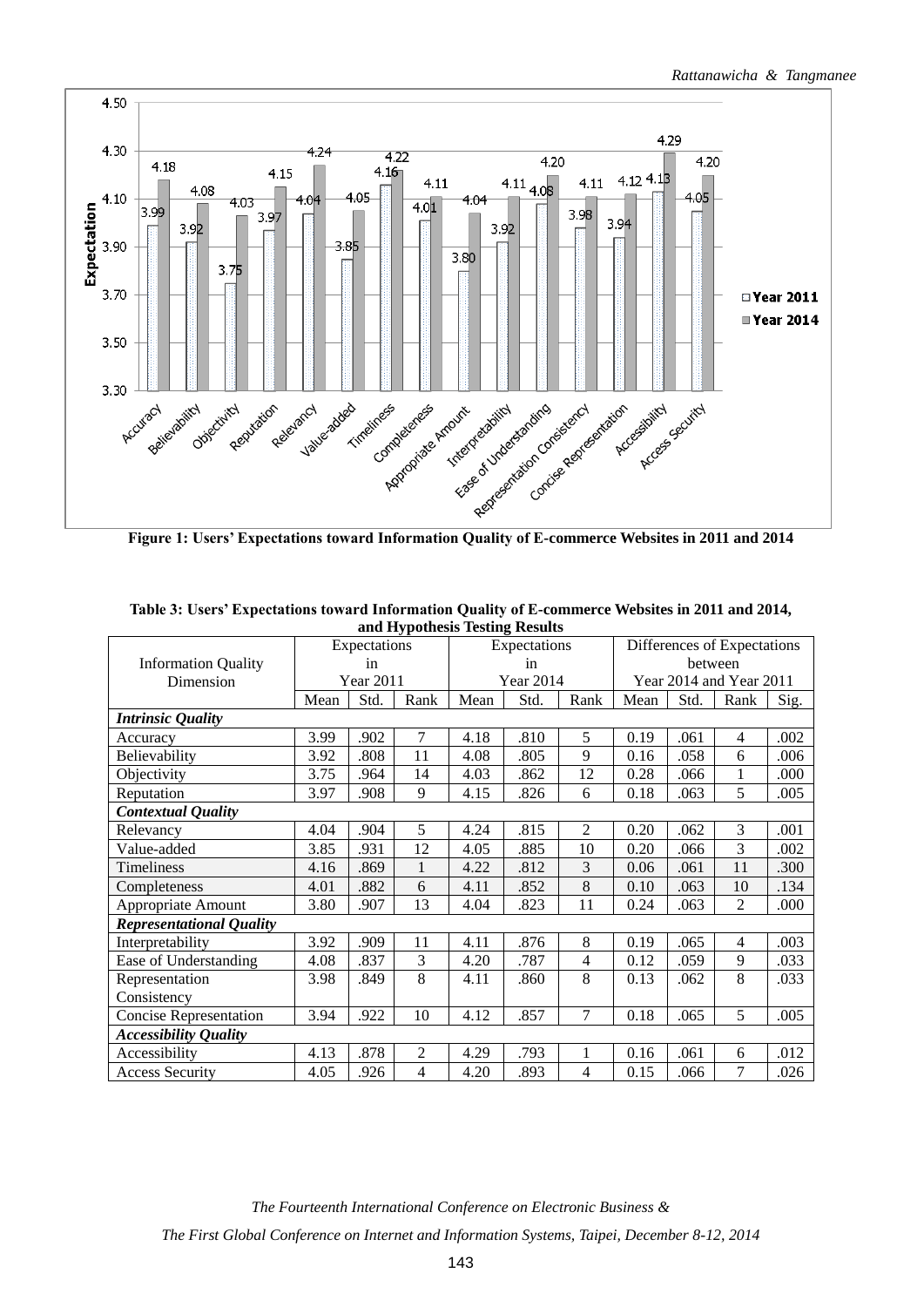

| Table 4: Users' Satisfactions toward Information Quality of E-commerce Websites in 2011 and 2014, |
|---------------------------------------------------------------------------------------------------|
| and Hypothesis Testing Results                                                                    |

|                                 | <b>Satisfactions</b> |       |                | <b>Satisfactions</b> |                  |                | Differences of Satisfactions |      |                         |      |
|---------------------------------|----------------------|-------|----------------|----------------------|------------------|----------------|------------------------------|------|-------------------------|------|
| <b>Information Quality</b>      |                      | in    |                | in                   |                  |                | between                      |      |                         |      |
| Dimension                       | Year 2011            |       |                |                      | <b>Year 2014</b> |                |                              |      | Year 2014 and Year 2011 |      |
|                                 | Mean                 | Std.  | Rank           | Mean                 | Std.             | Rank           | Mean                         | Std. | Rank                    | Sig. |
| <b>Intrinsic Quality</b>        |                      |       |                |                      |                  |                |                              |      |                         |      |
| Accuracy                        | 3.72                 | .855  | $\overline{4}$ | 3.91                 | .802             | 7              | 0.19                         | .059 | 10                      | .001 |
| Believability                   | 3.65                 | .824  | 8              | 3.88                 | .773             | 8              | 0.23                         | .057 | $\tau$                  | .000 |
| Objectivity                     | 3.50                 | .909  | 13             | 3.75                 | .840             | 13             | 0.25                         | .063 | 6                       | .000 |
| Reputation                      | 3.66                 | .893  | $\tau$         | 3.88                 | .892             | 8              | 0.22                         | .065 | 8                       | .001 |
| <b>Contextual Quality</b>       |                      |       |                |                      |                  |                |                              |      |                         |      |
| Relevancy                       | 3.80                 | .867  | 1              | 4.03                 | .825             | $\overline{2}$ | 0.23                         | .061 | $\tau$                  | .000 |
| Value-added                     | 3.59                 | .918  | 10             | 3.87                 | .911             | 9              | 0.28                         | .066 | $\overline{4}$          | .000 |
| Timeliness                      | 3.72                 | 1.011 | 4              | 3.99                 | .868             | 3              | 0.27                         | .068 | 5                       | .000 |
| Completeness                    | 3.62                 | .928  | 9              | 3.81                 | .896             | 11             | 0.19                         | .066 | 10                      | .005 |
| Appropriate Amount              | 3.56                 | .916  | 12             | 3.77                 | .842             | 12             | 0.21                         | .064 | 9                       | .001 |
| <b>Representational Quality</b> |                      |       |                |                      |                  |                |                              |      |                         |      |
| Interpretability                | 3.58                 | .935  | 11             | 3.86                 | .873             | 10             | 0.28                         | .065 | $\overline{4}$          | .000 |
| Ease of Understanding           | 3.74                 | .935  | 3              | 4.03                 | .805             | $\overline{2}$ | 0.29                         | .063 | 3                       | .000 |
| Representation                  | 3.68                 | .912  | 5              | 3.93                 | .830             | 6              | 0.25                         | .064 | 6                       | .000 |
| Consistency                     |                      |       |                |                      |                  |                |                              |      |                         |      |
| <b>Concise Representation</b>   | 3.67                 | .939  | 6              | 3.95                 | .843             | 4              | 0.28                         | .065 | $\overline{4}$          | .000 |
| <b>Accessibility Quality</b>    |                      |       |                |                      |                  |                |                              |      |                         |      |
| Accessibility                   | 3.76                 | .969  | $\overline{2}$ | 4.09                 | .817             |                | 0.33                         | .065 | 2                       | .000 |
| <b>Access Security</b>          | 3.59                 | .987  | 10             | 3.94                 | .884             | 5              | 0.35                         | .068 | 1                       | .000 |

# **Changes of Users' Satisfactions toward Information Quality of E-commerce Websites**

# *Descriptive Statistics*

It is found from Figure 2 and Table 4 that similar to users' expectations; their satisfactions toward information quality of e-commerce websites are higher in year 2014 than those in year 2011 for all attributes of information quality. Users have very

*The Fourteenth International Conference on Electronic Business &*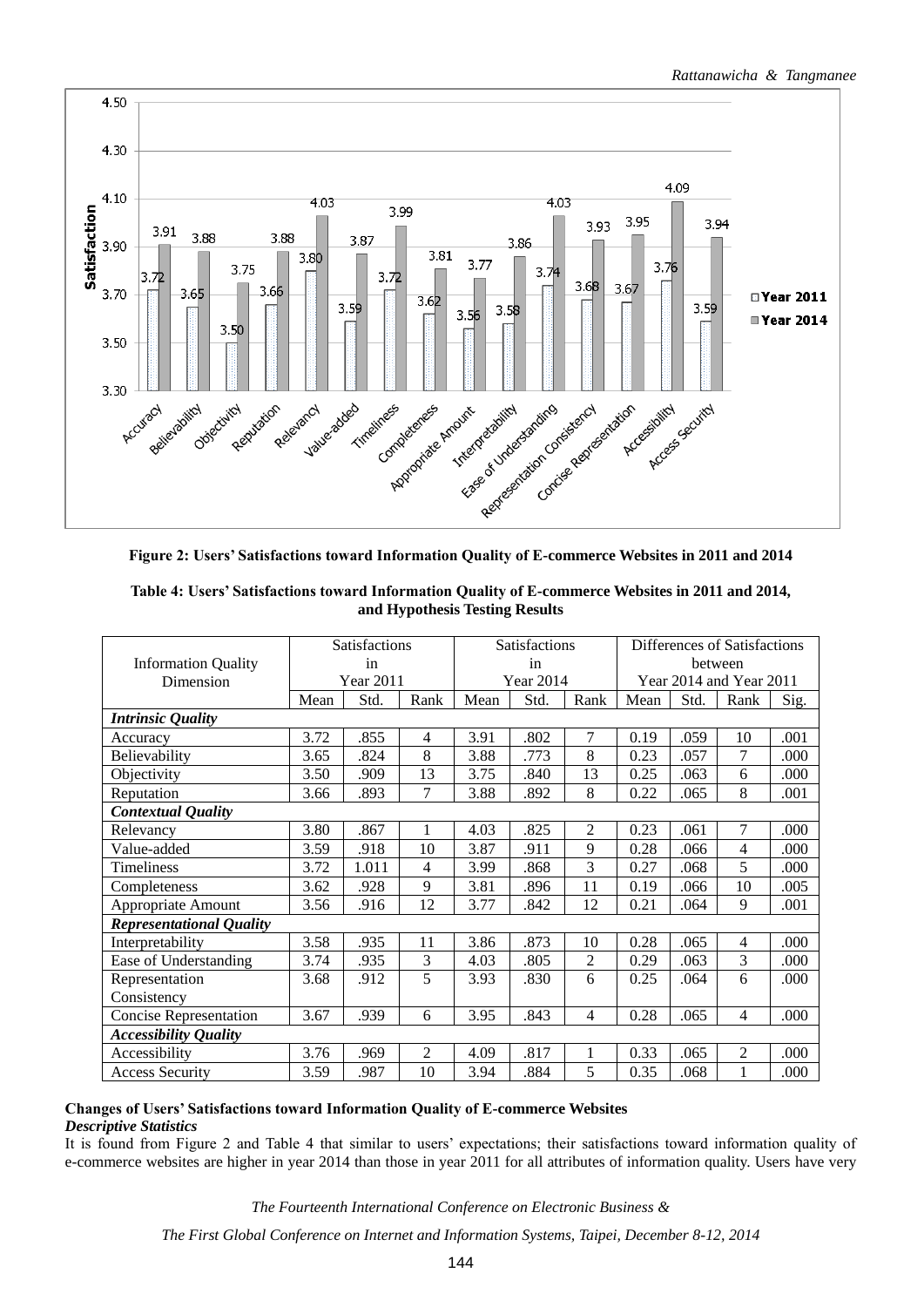high satisfactions in 'Accessibility', 'Relevancy', and 'Ease of Understanding' qualities of information in both 2011 and 2014.

# *Referential Statistics*

To study how Internet users' satisfactions toward information quality of e-commerce websites change from year 2011 to year 2014, t-tests were again performed on the collected data. Differences of mean values between users' satisfactions toward information quality in year 2014 and year 2011, and results of hypothesis testing at 95% level of significance are presented in Table 4.

Hypothesis testing results indicate that Thai Internet users have *significantly higher* satisfactions toward information quality of e-commerce websites for all attributes of quality. Hence, Hypothesis H2 is accepted.

# **Comparison of Users' Expectations and Satisfactions toward Information Quality of E-commerce Websites** *Descriptive Statistics*

Figure 3 and Figure 4 show that, in year 2011 and year 2014, users' expectations are higher than their satisfactions toward information quality of e-commerce websites for all attributes of information quality.



# *Referential Statistics*

To compare the differences between Internet users' expectations and satisfactions on information quality of e-commerce, we performed paired-samples t-tests on the collected data. Comparisons of mean values between expectations and satisfactions on information quality and results of hypothesis testing at 95% level of significance are presented in Table 4, for year 2011, and in Table 5, for year 2014.

Table 4 indicates that, in year 2011, Thai Internet users have *significantly higher* expectations than satisfactions toward information quality of e-commerce websites for all attributes of quality. The biggest gaps between expectations and satisfactions are those of 'Access Security', 'Timeliness', and 'Completeness' qualities.

For year 2014, we found similar results from Table 5 that users have *significantly higher* expectations than satisfactions toward information quality of e-commerce websites for all attributes of quality. However, for year 2014, the biggest gaps between expectations and satisfactions are the gaps of 'Completeness', and 'Objectivity' qualities. From Table 4 and Table 5, Hypothesis H3 is accepted.

> *The Fourteenth International Conference on Electronic Business & The First Global Conference on Internet and Information Systems, Taipei, December 8-12, 2014*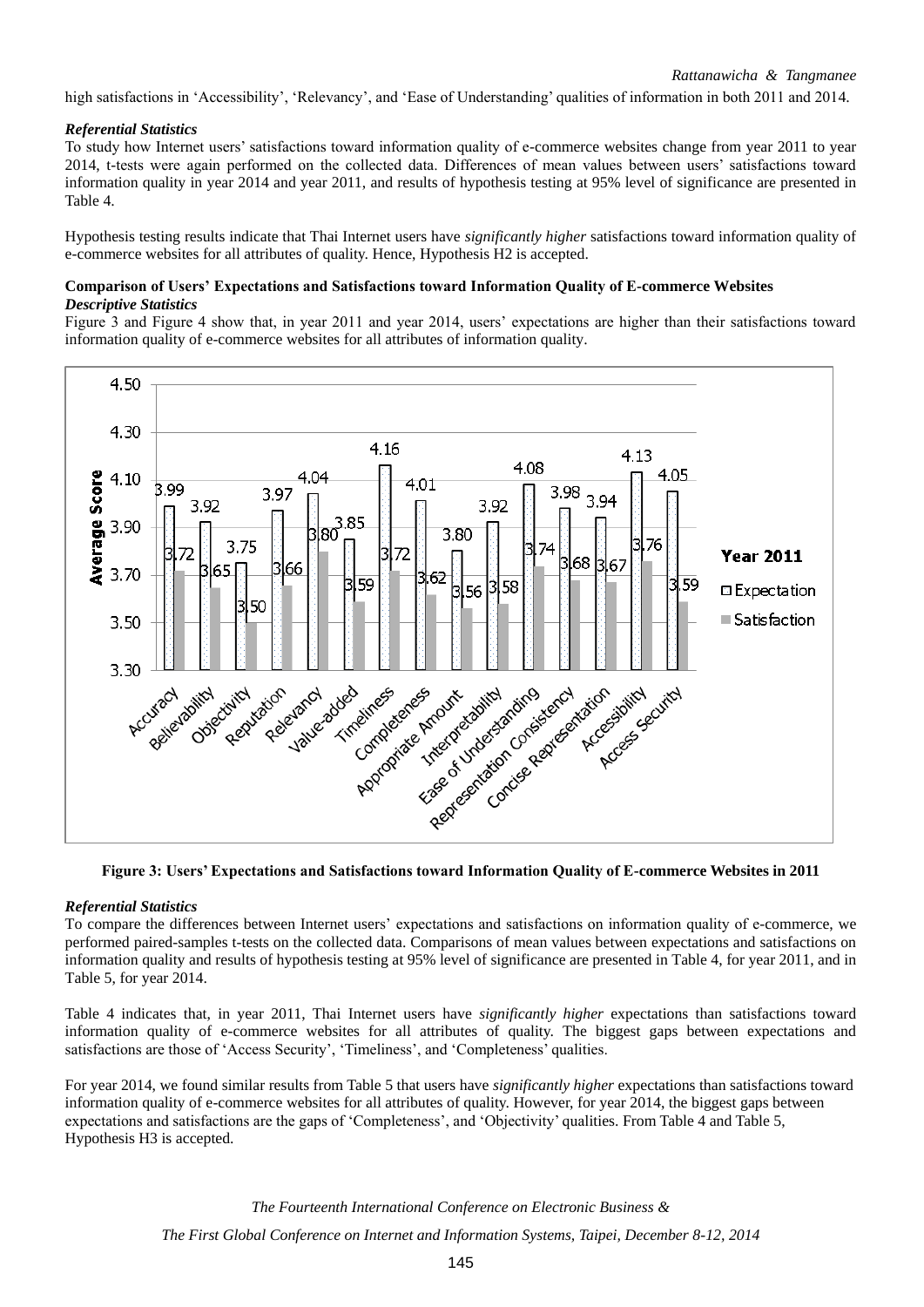

**Table 4: Comparison of Users' Expectations and Satisfactions toward Information Quality of E-commerce Websites in** *Year 2011* **and Hypothesis Testing Results**

|                                 |      |              |                |                      |       |                | Differences between                                   |       |                |      |
|---------------------------------|------|--------------|----------------|----------------------|-------|----------------|-------------------------------------------------------|-------|----------------|------|
| <b>Information Quality</b>      |      | Expectations |                | <b>Satisfactions</b> |       |                | <b>Expectations and Satisfactions</b><br>in Year 2011 |       |                |      |
| Dimension                       |      |              |                |                      |       |                |                                                       |       |                |      |
| <b>Intrinsic Quality</b>        | Mean | Std.         | Rank           | Mean                 | Std.  | Rank           | Mean                                                  | Std.  | Rank           | Sig. |
| Accuracy                        | 3.99 | .902         | 7              | 3.72                 | .855  | $\overline{4}$ | 0.27                                                  | .841  | 8              | .000 |
| Believability                   | 3.92 | .808         | 11             | 3.65                 | .824  | 8              | 0.27                                                  | .804  | 8              | .000 |
| Objectivity                     | 3.75 | .964         | 14             | 3.50                 | .909  | 13             | 0.25                                                  | .837  | 10             | .000 |
| Reputation                      | 3.97 | .908         | 9              | 3.66                 | .893  | 7              | 0.31                                                  | .920  | 6              | .000 |
| <b>Contextual Quality</b>       |      |              |                |                      |       |                |                                                       |       |                |      |
| Relevancy                       | 4.04 | .904         | 5              | 3.80                 | .867  | 1              | 0.24                                                  | .900  | 11             | .000 |
| Value-added                     | 3.85 | .931         | 12             | 3.59                 | .918  | 10             | 0.26                                                  | .875  | 9              | .000 |
| Timeliness                      | 4.16 | .869         | 1              | 3.72                 | 1.011 | 4              | 0.44                                                  | 1.059 | $\overline{2}$ | .000 |
| Completeness                    | 4.01 | .882         | 6              | 3.62                 | .928  | 9              | 0.39                                                  | .906  | 3              | .000 |
| Appropriate Amount              | 3.80 | .907         | 13             | 3.56                 | .916  | 12             | 0.24                                                  | .997  | 11             | .000 |
| <b>Representational Quality</b> |      |              |                |                      |       |                |                                                       |       |                |      |
| Interpretability                | 3.92 | .909         | 11             | 3.58                 | .935  | 11             | 0.34                                                  | .992  | 5              | .000 |
| Ease of Understanding           | 4.08 | .837         | 3              | 3.74                 | .935  | 3              | 0.34                                                  | .886  | 5              | .000 |
| Representation                  | 3.98 | .849         | 8              | 3.68                 | .912  | 5              | 0.30                                                  | .912  | 7              | .000 |
| Consistency                     |      |              |                |                      |       |                |                                                       |       |                |      |
| <b>Concise Representation</b>   | 3.94 | .922         | 10             | 3.67                 | .939  | 6              | 0.27                                                  | .978  | 8              | .000 |
| <b>Accessibility Quality</b>    |      |              |                |                      |       |                |                                                       |       |                |      |
| Accessibility                   | 4.13 | .878         | $\overline{2}$ | 3.76                 | .969  | $\overline{2}$ | 0.37                                                  | .962  | 4              | .000 |
| <b>Access Security</b>          | 4.05 | .926         | 4              | 3.59                 | .987  | 10             | 0.46                                                  | .963  |                | .000 |

*The Fourteenth International Conference on Electronic Business &*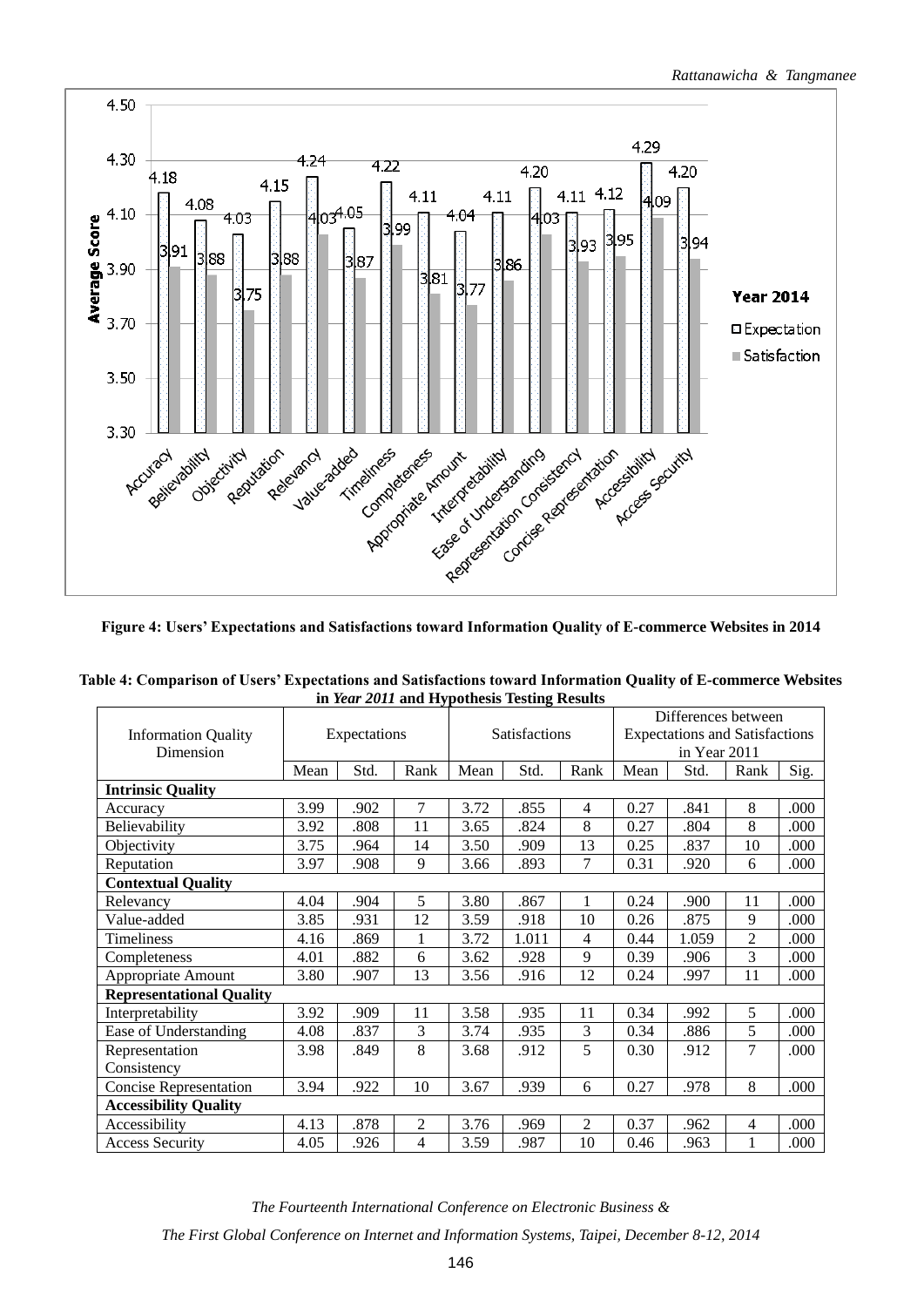**Table 5: Comparison of Users' Expectations and Satisfactions toward Information Quality of E-commerce Websites in** *Year 2014* **and Hypothesis Testing Results**

|                                 |      |              |                |      |                      |                | Differences between |                                       |                |      |  |
|---------------------------------|------|--------------|----------------|------|----------------------|----------------|---------------------|---------------------------------------|----------------|------|--|
| <b>Information Quality</b>      |      | Expectations |                |      | <b>Satisfactions</b> |                |                     | <b>Expectations and Satisfactions</b> |                |      |  |
| Dimension                       |      |              |                |      |                      |                |                     | in Year 2014                          |                |      |  |
|                                 | Mean | Std.         | Rank           | Mean | Std.                 | Rank           | Mean                | Std.                                  | Rank           | Sig. |  |
| <b>Intrinsic Quality</b>        |      |              |                |      |                      |                |                     |                                       |                |      |  |
| Accuracy                        | 4.18 | .810         | 5              | 3.91 | .802                 | 7              | 0.27                | .809                                  | 3              | .000 |  |
| Believability                   | 4.08 | .805         | 9              | 3.88 | .773                 | 8              | 0.20                | .772                                  | 8              | .000 |  |
| Objectivity                     | 4.03 | .862         | 12             | 3.75 | .840                 | 13             | 0.28                | .837                                  | $\overline{c}$ | .000 |  |
| Reputation                      | 4.15 | .826         | 6              | 3.88 | .892                 | 8              | 0.27                | .859                                  | 3              | .000 |  |
| <b>Contextual Quality</b>       |      |              |                |      |                      |                |                     |                                       |                |      |  |
| Relevancy                       | 4.24 | .815         | $\overline{2}$ | 4.03 | .825                 | $\overline{2}$ | 0.21                | .774                                  | 7              | .000 |  |
| Value-added                     | 4.05 | .885         | 10             | 3.87 | .911                 | 9              | 0.18                | .772                                  | 9              | .000 |  |
| Timeliness                      | 4.22 | .812         | 3              | 3.99 | .868                 | 3              | 0.23                | .834                                  | 6              | .000 |  |
| Completeness                    | 4.11 | .852         | 8              | 3.81 | .896                 | 11             | 0.30                | .812                                  | 1              | .000 |  |
| Appropriate Amount              | 4.04 | .823         | 11             | 3.77 | .842                 | 12             | 0.27                | .851                                  | 3              | .000 |  |
| <b>Representational Quality</b> |      |              |                |      |                      |                |                     |                                       |                |      |  |
| Interpretability                | 4.11 | .876         | 8              | 3.86 | .873                 | 10             | 0.25                | .918                                  | 5              | .000 |  |
| Ease of Understanding           | 4.20 | .787         | 4              | 4.03 | .805                 | 2              | 0.17                | .852                                  | 10             | .000 |  |
| Representation                  | 4.11 | .860         | 8              | 3.93 | .830                 | 6              | 0.18                | .812                                  | 9              | .000 |  |
| Consistency                     |      |              |                |      |                      |                |                     |                                       |                |      |  |
| <b>Concise Representation</b>   | 4.12 | .857         | 7              | 3.95 | .843                 | $\overline{4}$ | 0.17                | .778                                  | 10             | .000 |  |
| <b>Accessibility Quality</b>    |      |              |                |      |                      |                |                     |                                       |                |      |  |
| Accessibility                   | 4.29 | .793         | 1              | 4.09 | .817                 | 1              | 0.20                | .856                                  | 8              | .000 |  |
| <b>Access Security</b>          | 4.20 | .893         | 4              | 3.94 | .884                 | 5              | 0.26                | .913                                  | 4              | .000 |  |

### **CONCLUSION**

This study has two main objectives: (1) to study how users' expectations and satisfactions toward information quality of e-commerce websites change over time, and (2) to compare users' expectations and satisfactions toward information quality of e-commerce websites. Information quality is measured using 15 quality attributes from Wang and Strong's framework [15]. Based on two data collections, in year 2011 and year 2014, it is found that Thai Internet users' expectations toward information quality of e-commerce websites are significantly higher when time passes. This is consistent with study by Zhang and von Dran [17] that quality expectations changes over time. The study results show that users' satisfactions toward information quality of e-commerce websites are significantly higher in year 2014; there are still big gaps between users' expectations and satisfactions toward information quality of e-commerce websites, as show in Figure 5 and Figure 6. In year 2011, from Figure 5, users had 'high' or 'very high' expectations toward information quality of e-commerce websites. However, the satisfactions were at only 'high' level. Figure 6 indicates that in year 2014, users have 'very high' expectations toward information quality of e-commerce websites, but the satisfactions are mostly at 'high' level.

Results of this study can be used as a guideline for web vendors to improve information quality on their websites. For example, 'Completeness' and 'Objectivity' qualities of information must be improved quickly because of the big gap between users' expectations and satisfactions in year 2014. Moreover, web vendors have to pay more attention to 'Timeliness' and 'Accessibility' qualities since users have very high expectations for these qualities in year 2011 and year 2014.

For future research, similar studies can be conducted for different website domains, for example, e-government websites, financial/banking websites, entertainment websites, and so on, in order to learn and compare important information quality attributes for each domain.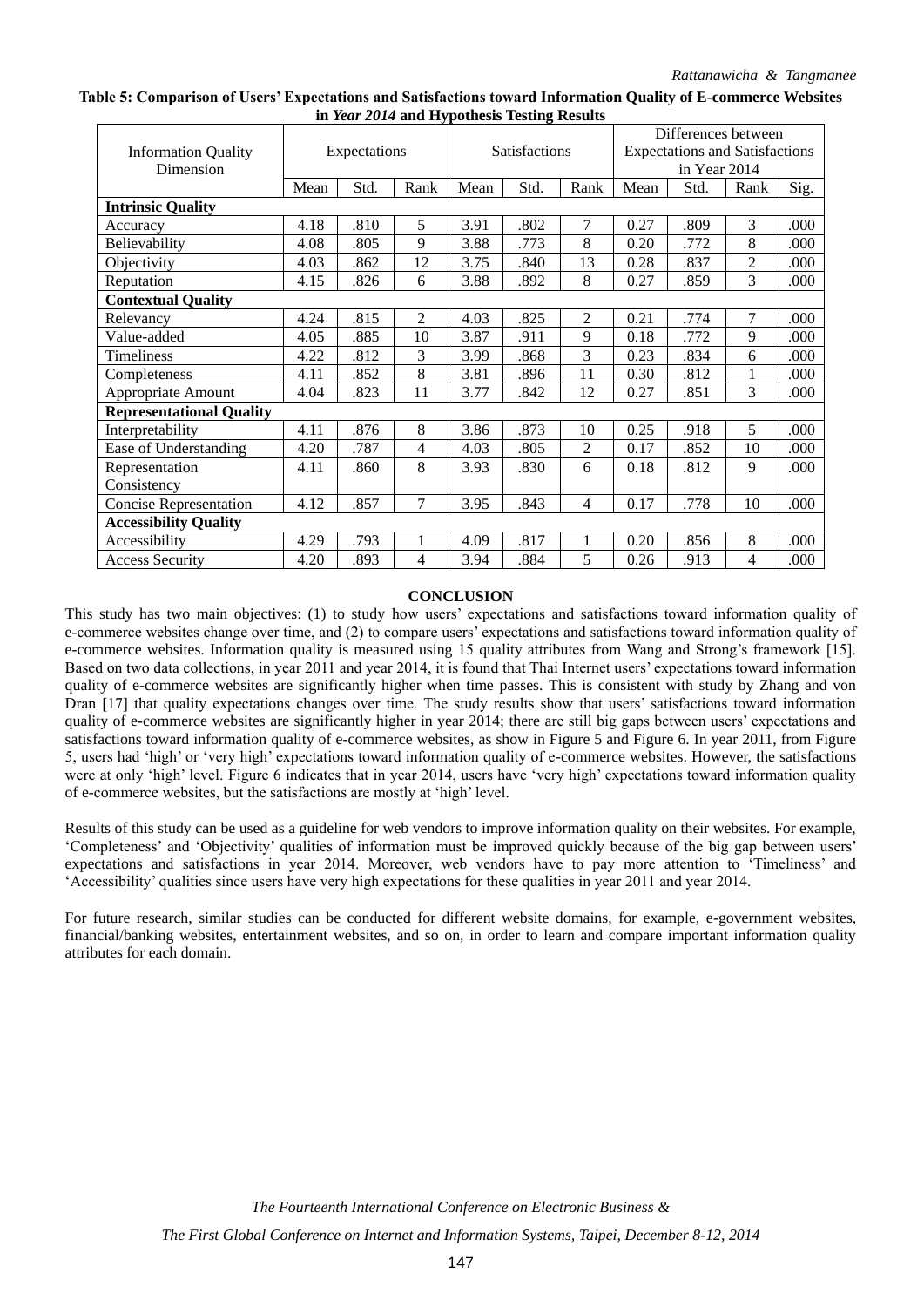

**Figure 5: Users' Expectations and Satisfactions toward Information Quality of E-commerce Websites in Year 2011**



**Figure 6: Users' Expectations and Satisfactions toward Information Quality of E-commerce Websites in Year 2014**

#### **REFERENCES**

- [1] Aladwani, A.M. and Palvia, P.C. (2002) 'Developing and validating an instrument for measuring user-perceived web quality', *Information & Management*, Vol. 39, pp. 467-476.
- [2] Bai, B., Law, R. and Wen, I. (2008) 'The impact of website quality on customer satisfaction and purchase intentions: Evidence from Chinese online visitors', *International Journal of Hospitality Management*, Vol. 27, pp. 391-402.
- [3] Barnes, S.J. and Vidgen, R.T. (2002) 'An Integrative Approach to the Assessment of E-Commerce Quality', *Journal of Electronic Commerce Research*, Vol. 3, No. 3, pp. 114-127.
- [4] D'Ambra, J. and Rice, R. (2001) 'Emerging factors in user evaluation of the World Wide Web', *Information & Management*, Vol. 38, pp. 373-384.
- [5] Electronic Transactions Development Agency (Public Organization) (2014) 'Thailand Internet User Profile 2014', *Retrieved from https://www.etda.or.th/etda\_website/files/system/IUP-pocketA5-050814.pdf* (2014, October).

*The Fourteenth International Conference on Electronic Business &*